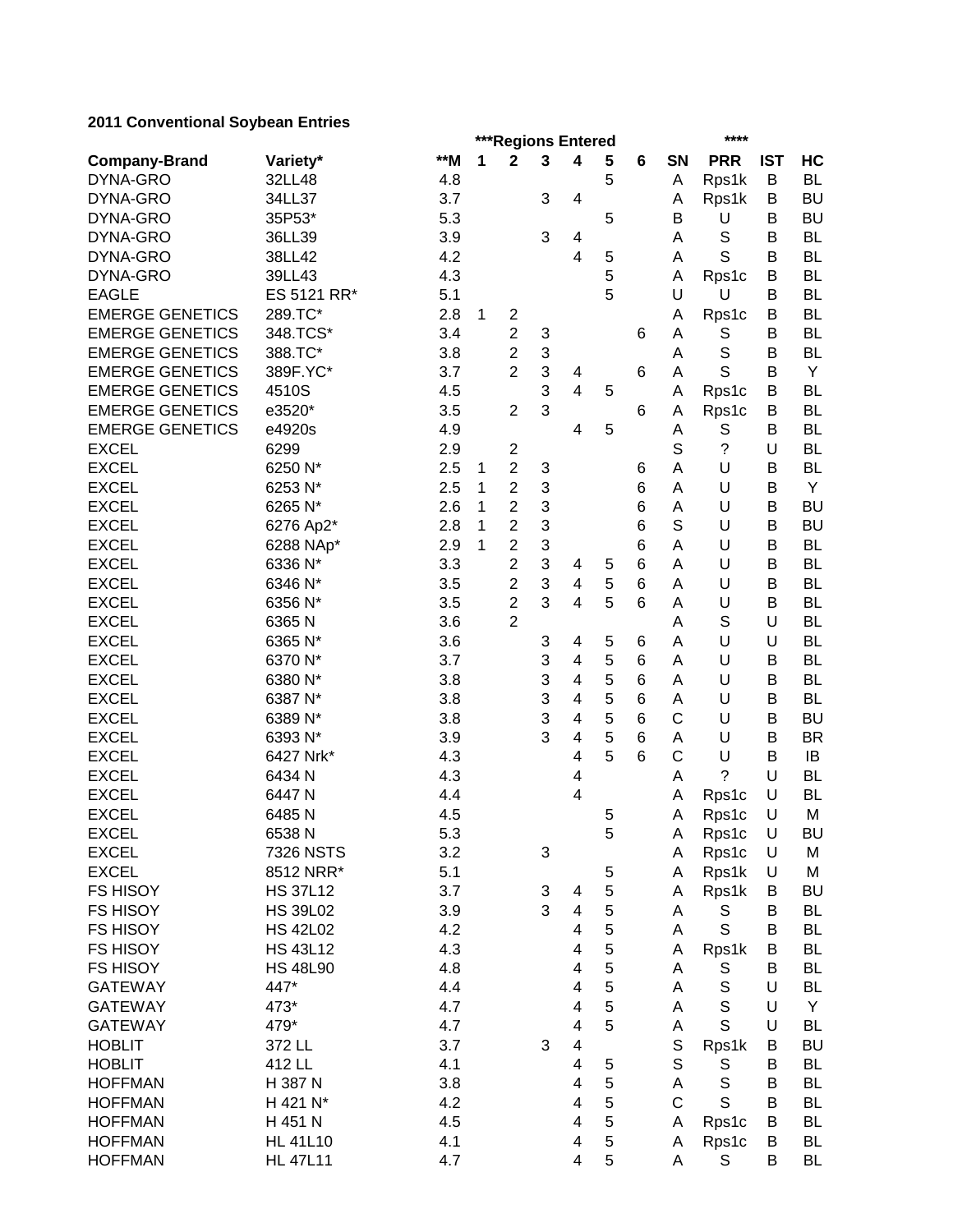# **2011 Conventional Soybean Entries**

| zu i i conventional obybean Entries |                        |       |              |                | ***Regions Entered |                         |   |   |             | ****        |            |           |  |
|-------------------------------------|------------------------|-------|--------------|----------------|--------------------|-------------------------|---|---|-------------|-------------|------------|-----------|--|
| <b>Company-Brand</b>                | Variety*               | $**M$ | 1            | $\mathbf 2$    | $\mathbf{3}$       | 4                       | 5 | 6 | SN          | <b>PRR</b>  | <b>IST</b> | HC        |  |
| <b>MAVRICK</b>                      | 0287 LL*               | 2.8   | 1            | $\overline{c}$ |                    |                         |   |   | A           | Rps1k       | U          | <b>BR</b> |  |
| <b>MAVRICK</b>                      | 0357 LL*               | 3.5   |              | $\overline{2}$ | 3                  |                         |   | 6 | Α           | Rps1k       | U          | <b>BL</b> |  |
| <b>MAVRICK</b>                      | 9326 LL*               | 3.2   |              | $\overline{2}$ | 3                  |                         |   | 6 | A           | Rps1k       | В          | <b>BU</b> |  |
| <b>MERSCHMAN</b>                    | <b>AUSTIN 1142LL</b>   | 4.2   |              |                |                    | 4                       |   |   | A           | S           | B          | BL        |  |
| <b>MERSCHMAN</b>                    | <b>COMANCHE 1024LL</b> | 2.4   | 1            |                |                    |                         |   |   | S           | Rps1k       | B          | BL        |  |
| <b>MERSCHMAN</b>                    | DENALI 1252LL          | 5.2   |              |                |                    |                         | 5 |   | A           | Rps3a       | B          | M         |  |
| <b>MERSCHMAN</b>                    | EISENHOWER 1239LL      | 3.9   |              |                | 3                  |                         |   |   | $\mathbf S$ | Rps1a       | B          | BL        |  |
| <b>MERSCHMAN</b>                    | EVEREST 1251RR2Y       | 5.1   |              |                |                    |                         | 5 |   | Α           | Rps1c       | В          | BU        |  |
| <b>MERSCHMAN</b>                    | GRANT 1236LL           | 3.6   |              | $\overline{2}$ | 3                  |                         |   |   | A           | Rps1k       | В          | BU        |  |
| <b>MERSCHMAN</b>                    | HOOD 1150LL            | 5.0   |              |                |                    |                         | 5 |   | Α           | S           | B          | IB        |  |
| <b>MERSCHMAN</b>                    | MACON 1249LL           | 4.9   |              |                |                    |                         | 5 |   | A           | Rps1a       | B          | IB        |  |
| <b>MERSCHMAN</b>                    | MADISON 1039LL         | 3.9   |              | $\overline{2}$ | 3                  |                         |   |   | Α           | Hrps1c      | В          | <b>BL</b> |  |
| <b>MERSCHMAN</b>                    | MCKINLEY 1230LL        | 3.0   |              | $\overline{2}$ |                    |                         |   |   | S           | S           | B          | <b>BL</b> |  |
| <b>MERSCHMAN</b>                    | MIAMI 949LL            | 4.9   |              |                |                    |                         | 5 |   | Α           | Rps1k       | В          | IB        |  |
| <b>MERSCHMAN</b>                    | MOHAVE 1128LL          | 2.8   | $\mathbf{1}$ | $\overline{2}$ | 3                  |                         |   |   | A           | Rps1k       | B          | <b>BR</b> |  |
| <b>MERSCHMAN</b>                    | MUNSEE 1220LL          | 2.0   | $\mathbf{1}$ |                |                    |                         |   |   | S           | Rps1a       | B          | <b>BU</b> |  |
| <b>MERSCHMAN</b>                    | OLYMPUS 1051LL         | 5.1   |              |                |                    |                         | 5 |   | Α           | Rps1k       | B          | <b>BL</b> |  |
| <b>MERSCHMAN</b>                    | ORLANDO 1246LL         | 4.6   |              |                |                    | 4                       |   |   | S           | Rps1k       | В          | <b>BL</b> |  |
| <b>MERSCHMAN</b>                    | SIOUX 1126LL           | 2.6   | 1            |                |                    |                         |   |   | Α           | Rps1a       | В          | BL        |  |
| <b>MERSCHMAN</b>                    | TAMPA 1245LL           | 4.5   |              |                |                    | $\overline{4}$          |   |   | A           | Rps1c       | B          | BL        |  |
| <b>MERSCHMAN</b>                    | TRUMAN 938LL           | 3.8   |              | $\overline{2}$ | 3                  |                         |   |   | Α           | Rps1c       | B          | М         |  |
| <b>MERSCHMAN</b>                    | TUCSON 1249LL          | 4.9   |              |                |                    |                         | 5 |   | S           | Rps1c       | В          | M         |  |
| <b>MERSCHMAN</b>                    | TULSA 1245LL           | 4.5   |              |                |                    | 4                       |   |   | A           | Rps1k       | В          | BL        |  |
| <b>MERSCHMAN</b>                    | WHITNEY 1154LL         | 5.4   |              |                |                    |                         | 5 |   | Α           | Rps1k       | B          | IB        |  |
| <b>NUTECH</b>                       | 315                    | 3.1   | 1            | $\overline{c}$ | 3                  |                         |   |   | S           | U           | В          | BL        |  |
| <b>NUTECH</b>                       | 259 CN                 | 2.5   |              | $\overline{2}$ |                    |                         |   |   | B           | U           | В          | BL        |  |
| <b>NUTECH</b>                       | 270 CN                 | 2.7   | 1            | $\overline{2}$ | 3                  |                         |   |   | A           | U           | B          | <b>BR</b> |  |
| <b>NUTECH</b>                       | 309 CN                 | 3.0   | 1            | $\overline{2}$ | 3                  |                         |   |   | A           | Rps1c       | В          | BL        |  |
| <b>NUTECH</b>                       | 3248L                  | 2.4   | 1            | $\overline{c}$ |                    |                         |   |   | A           | Rps1k       | В          | IB        |  |
| <b>NUTECH</b>                       | 3280L                  | 2.8   | 1            | $\overline{2}$ | 3                  |                         |   |   | A           | Rps1k       | В          | <b>BR</b> |  |
| <b>NUTECH</b>                       | 3372L                  | 3.7   |              | $\overline{2}$ | 3                  |                         |   |   | A           | Rps1k       | В          | <b>BL</b> |  |
| PRAIRIE HYBRIDS                     | IP 2402                | 2.4   | 1            | $\overline{2}$ |                    |                         |   |   | S           | Rps1k       | B          | Y         |  |
| <b>PRAIRIE HYBRIDS</b>              | IP 2991                | 2.9   | 1            | $\overline{2}$ | 3                  |                         |   |   | A           | Rps1a       | B          | <b>BL</b> |  |
| <b>PRAIRIE HYBRIDS</b>              | IP 3502                | 3.5   |              | $\overline{2}$ | 3                  |                         |   |   | U           | S           | B          | Υ         |  |
| <b>PRAIRIE HYBRIDS</b>              | IP 3891                | 3.8   |              | 2              | 3                  |                         |   |   | A           | Rps1c       | В          | <b>BL</b> |  |
| PRAIRIE HYBRIDS                     | IP 3902                | 3.9   |              | $\overline{2}$ | 3                  |                         |   |   | $\mathsf S$ | U           | В          | Y         |  |
| <b>PUBLIC</b>                       | DWIGHT*                | 2.9   | 1            | $\overline{2}$ | 3                  |                         |   | 6 | A           | U           | U          | BL        |  |
| <b>PUBLIC</b>                       | IA2079*                | 2.3   | 1            |                |                    |                         |   |   | $\mathbb S$ | $\mathbb S$ | U          | <b>BL</b> |  |
| <b>PUBLIC</b>                       | IA2097*                | 2.6   | 1            |                |                    |                         |   |   | $\mathsf S$ | $\mathbb S$ | U          | <b>BL</b> |  |
| <b>PUBLIC</b>                       | IA2101*                | 2.8   | 1            |                |                    |                         |   |   | S           | $\mathbf S$ | U          | IB        |  |
| <b>PUBLIC</b>                       | IA3023*                | 3.5   |              | $\overline{c}$ |                    |                         |   |   | S           | $\mathbf S$ | U          | BL        |  |
| <b>PUBLIC</b>                       | IA3024*                | 3.0   | 1            |                |                    |                         |   |   | S           | $\mathbf S$ | U          | IB        |  |
| <b>PUBLIC</b>                       | IA3041*                | 3.4   |              | $\overline{2}$ |                    |                         |   |   | $\mathbf S$ | S           | U          | <b>BL</b> |  |
| <b>PUBLIC</b>                       | IA4004*                | 4.0   |              |                | 3                  |                         |   |   | $\mathsf S$ | S           | U          | Y         |  |
| <b>PUBLIC</b>                       | IA4005*                | 4.2   |              |                | 3                  |                         |   |   | S           | S           | U          | <b>BL</b> |  |
| <b>PUBLIC</b>                       | IAR2101SCN*            | 2.1   | 1            | 2              |                    |                         |   |   | AO          | U           | U          | Y         |  |
| <b>PUBLIC</b>                       | IAR3001PHYTOSCN*       | 3.0   |              | $\overline{2}$ | 3                  |                         |   |   | AO          | Rps8        | U          | <b>BL</b> |  |
| <b>PUBLIC</b>                       | JACK*                  | 2.9   | 1            | $\overline{2}$ | 3                  |                         |   | 6 | A           | U           | U          | Y         |  |
| <b>PUBLIC</b>                       | LS 05-3229*            | 4.4   |              |                |                    | 4                       | 5 |   | A           | U           | U          | <b>BL</b> |  |
| <b>PUBLIC</b>                       | MAVERICK*              | 3.8   |              |                | 3                  | $\overline{\mathbf{4}}$ | 5 | 6 | A           | U           | U          | <b>BU</b> |  |
| <b>PUBLIC</b>                       | WILLIAMS 82*           | 3.8   |              |                | 3                  | $\overline{\mathbf{4}}$ | 5 | 6 | $\mathbb S$ | U           | U          | <b>BL</b> |  |
| <b>SYNGENTA</b>                     | S51-T8 BRAND*          | 5.1   |              |                |                    |                         | 5 |   | Α           | Rps1c       | В          | BL        |  |